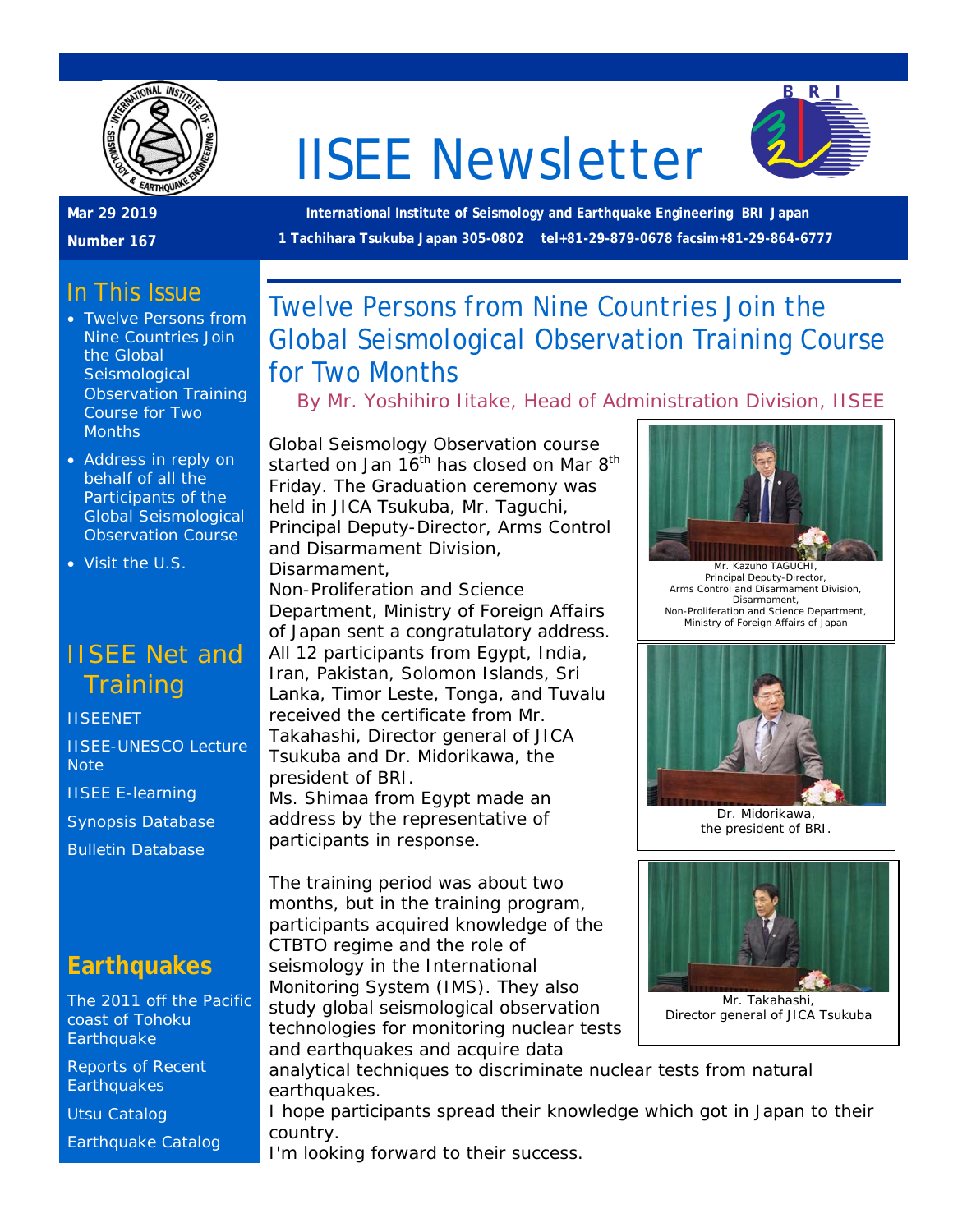



### **Call for Papers**

IISEE Bulletin is now accepting submissions of papers for the seismology, earthquake engineering, and tsunami. Developing countries are targeted, but are not limited.

Your original papers will be reviewed by the editorial members and some experts.

NO submission fee is needed.

Try to challenge!!



Enjoy, Now

# Address in reply on behalf of all the Participants of the Global Seismological Observation Course

By Shaimaa Ali Mamoun KHER from Egypt

Kon-nichiwa,

Mr. Kazuho TAGUCHI, Principal Deputy-Director, Arms Control and Disarmament Division, Disarmament, Non-Proliferation and Science Department, Ministry of Foreign Affairs of Japan

Dr. Mitsumasa Midorikawa, President of BRI,

Mr. Masayuki Takakhashi, Director General of JICA –Tsukuba center Respected Sensei, distinguished guests, fellow participants, ladies and

gentlemen.

Watashiwa Shaimaa desu. Konnichiwa. Egypt kara kimashita. Dozo yoroshiku onegaishimasu. I am much honored today to speak on behalf of the 2018-Global Seismological Observation course participants, who had just completed their training. I am also glad to have this opportunity to express our feelings and grateful sense to all of you. Although we are coming from



different countries, speaking different languages, different cultures, different religions,….. but.. we managed to be united, succeed in becoming friends and could find the ways to contact and understand each other.

The past two months were very special, fruitful and wonderful for us. These two months of training consisted of excellent lectures and interesting subjects delivered by BRI, IISEE professors, experts from JMA, JWA and CTBTO. All of these useful lectures improved our knowledge and broadened our views of monitoring technology applicable to discriminate nuclear explosions and earthquakes. I am confident that we all have achieved the main objective of this course.

I would like to express here that we really get impressed a lot of Japanese lifestyle, as we saw the safe and very clean country, the hard working attitude of the people, everything very well organized and all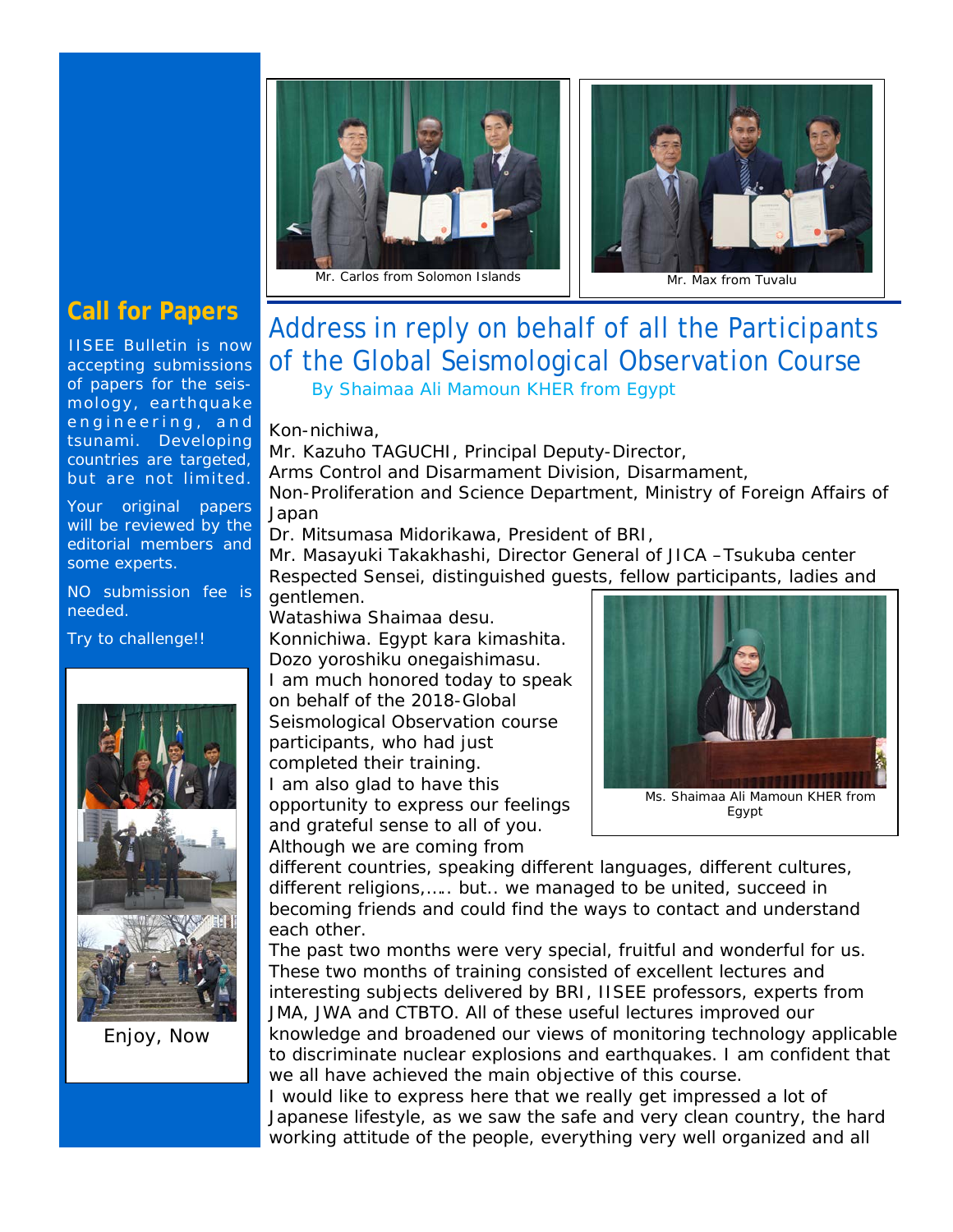

#### **Contact Us**

The IISEE Newsletter is intended to act as a go-between for IISEE and ex-participants.

We encourage you to contribute a report and an article to this newsletter. Please let us know your current activities in your countries.

We also welcome your co-workers and friends to register our mailing list.

iiseenews@kenken.go.jp

obey the rules in every step. I have the honor to mention that we, in Egypt recently introduced an experiment for Japanese school to educate small kids the acting, learning and behave in a manner like Japanese. Oh, it's time to say good bye.

We all are excited to go back homes tomorrow to our family and loved ones. But, honestly, there is some sadness in our hearts to leave this beautiful country, the most helpful and kind people, leaving our friends from different countries. It is hard to imagine that we are travelling tomorrow without Sakuma-san and Hiko-san to be sure that we are well safe and onboard in the proper time of our flights.

We are sincerely grateful for the Japanese Government, Ministry of Foreign Affairs (MOFA), JICA, IISEE and BRI for your warm welcome, continuous caring for comfortable living in Japan. We all thank you for allowing us to participate in the course and to have the opportunity to share the experiences with our families and friends. We gained a lot from such experience like new friendships, huge platform for seismology, respecting the difference ones……… and the only thing that I lost was weight and it is also another benefit for me.

Finally, we wish this country and its friendly people to remain safe and pleased forever, and also the world in peace and harmony with a nuclear-free environment.

Actually I think 3 or 5 minutes are not enough for expressing our feelings and experiences here...............

So, Doumo Arigatou Gozaimashita.



## Visit the U.S.

*By Dr. Takumi Hayashida, Senior Research Scientist, IISEE*

Building Research Institute has a long-term researcher dispatch program that makes it possible for young researchers to conduct studies at foreign universities or research institutes. This time I have been selected as the dispatch researcher and I will study at University of California, Berkeley (UCB) in the United States from April 1, 2019 to